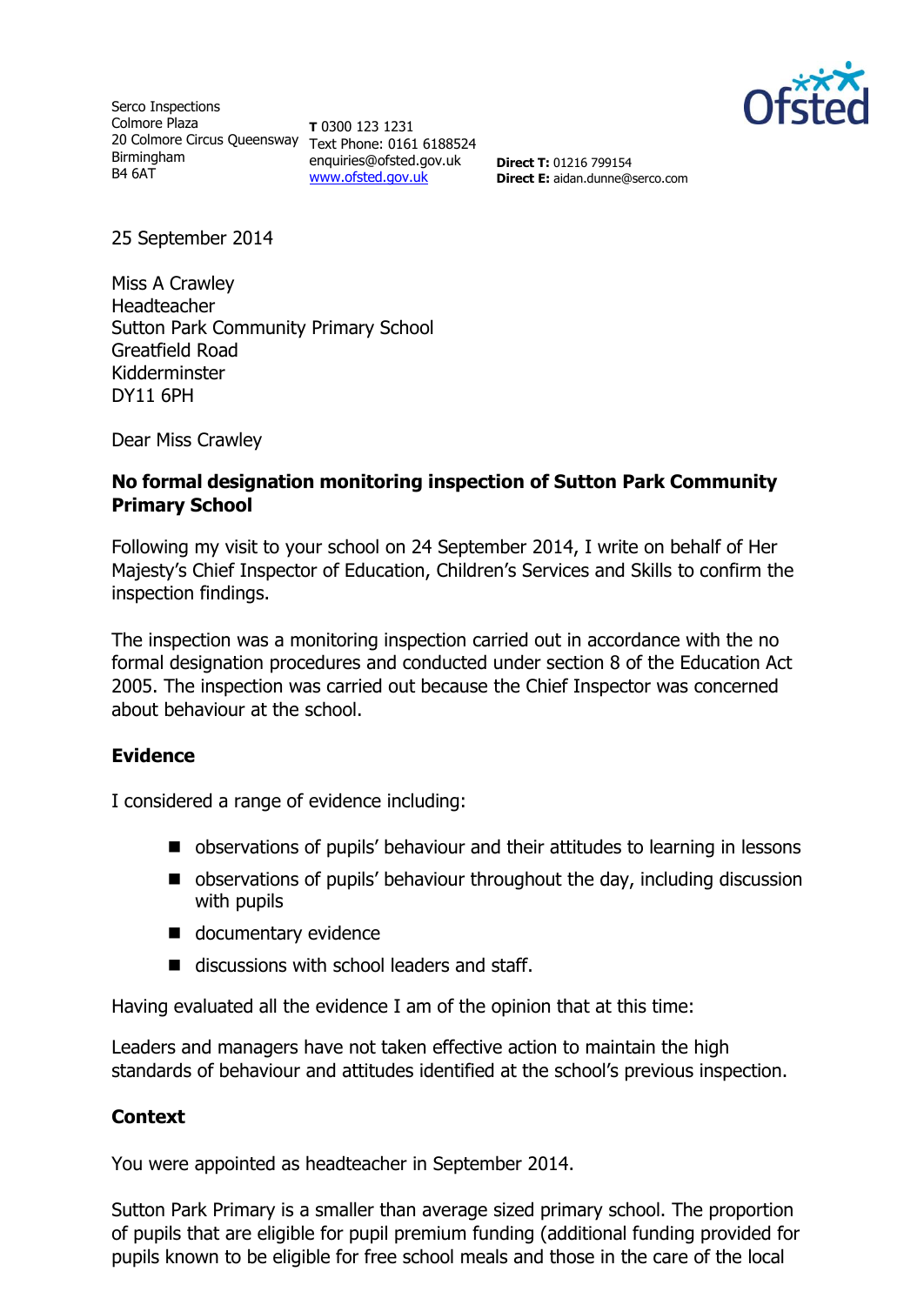authority) is broadly average. A very small proportion of pupils are from minority ethnic groups. The proportion of disabled pupils and those with special educational needs supported at school action is below average, but is above average for those supported at school action plus or with a statement of special educational need.

# **Behaviour and safety of pupils**

Since the previous inspection in November 2012 the behaviour of pupils has declined. This is mainly as a result of the school's previous weak management of a small number of pupils who regularly display very challenging behaviour which has a negative impact on their own learning and the behaviour and learning of others. A number of pupils, parents and staff expressed a sense of frustration that this behaviour has continued for an extended period of time. Since your appointment as headteacher in September 2014 you have quickly gained an accurate view of this situation and have made it a priority for improvement. It is too soon to accurately measure any improvement made, however parents, staff and pupils agree that you have already begun to make a difference. One pupil told me that 'our new headteacher is strict – when she says something – she means it.' The parents who spoke to me agree with this view and feel confident that if they raise a concern it is listened to and acted upon.

Rightly, you have included the behaviour of pupils as a priority in the school improvement plan. You and the deputy headteacher have identified some appropriate actions that need to be taken. However the plan is not detailed enough. In particular, it does not include information about how leaders and governors will check or measure if the actions have been successful.

In the past pupils have walked out of lessons too often and there has not been a clear procedure in place to manage their behaviour. While some pupils still do this, they are now clear that there are consequences to their actions and are beginning to think more carefully about making the decision to leave the classroom. Leaders do not keep precise enough records about this type of behaviour to be able to show whether this situation is improving.

There is a system in place for recording incidences of poor behaviour but it is not used consistently by all staff. As a result leaders do not have a full record of any challenging or negative behaviour that occurs. Equally, the incidents that are recorded are not analysed to check for trends or patterns. Consequently leaders cannot check if the support that they provide for pupils is making a difference.

There is a consistent approach to managing behaviour across the school. Pupils understand the rewards and sanctions associated with the 'zone boards.' Most pupils respond well to this approach and are keen to behave well. Pupils whose behaviour is more challenging have individual behaviour contracts, often involving a sticker chart. The pupils who spoke to me understood fully that they needed to improve their behaviour and how the chart worked. They also acknowledge that the adults in school are trying to help them. However, pupils could not explain how or if they were learning new strategies to help them to make better choices about their behaviour. A number of staff members are currently being trained on a new intervention programme called THRIVE which is designed to do precisely this however the training is not yet completed. School records show that where exclusion of pupils occurs it is proportionate and is used only as a last resort.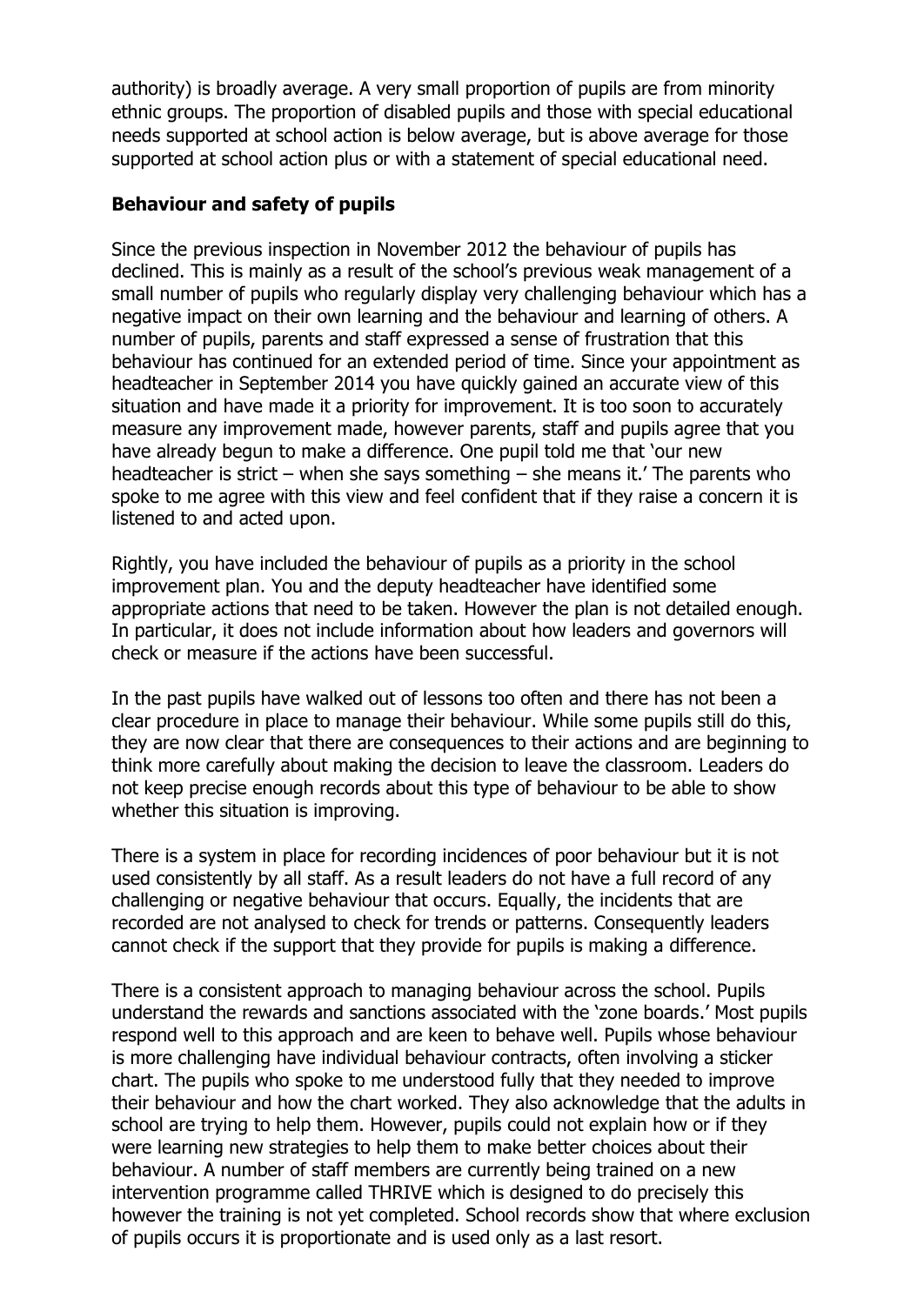During the inspection I observed the majority of pupils moving around the corridors and classrooms calmly and sensibly. Most pupils behave sensibly and safely on the stairs. Pupils were polite and friendly and keen to talk to me. Pupils held doors open for adults and their classmates without being asked. Levels of staff supervision are high and pupils respond to their reminders quickly. However, some older pupils do not yet have the self-discipline to behave to the same high standard when they are not in the sight of an adult.

Most classrooms were calm and purposeful during the inspection. Pupils were responsive to the teacher and demonstrated positive attitudes to their learning. Pupils in Reception class had settled well into school and were demonstrating a good awareness of how to behave well. Pupils' behaviour was best when learning was moving along at a good pace and was set at the right level of difficulty. On occasion, most noticeably in Year 4, the pupils had less positive attitudes to learning. There was no sense of urgency about the learning, some pupils were talking when the teacher was talking and were lounging lazily in their chairs. I also observed a number of pupils leave the classroom. However these pupils followed the newly introduced rule of sitting quietly to calm down and then returning to their learning.

Playtimes and lunchtimes are well supervised by adults. Pupils explained that they feel safe in the playground and if any issues arise they feel confident that adults will listen and take appropriate action. Pupils told me that there are incidents of fighting and swearing in the playground involving a small number of pupils in Key Stage 2. They confirmed that staff act quickly and appropriately on these occasions but they expressed frustration that 'it keeps happening and has been going on a long time.' Pupils reported that bullying in the school was rare but when it occurred it was dealt with very seriously. Lunchtime supervisors stated that most pupils behave well in the playground but that a core of pupils caused regular disruption. They reported that they would benefit from some additional training on dealing with challenging behaviour.

In the dining hall the younger children eat together sensibly and calmly. Most of the older children also behave well, queuing patiently for their food and moving around the hall sensibly. Occasionally during my observations, the Key Stage 2 pupils were a little boisterous and over excited when they were eating and noise levels became quite high. The lunchtime staff confirmed that the behaviour I observed was typical and that generally pupils were polite and behaved well, listening to their instructions and acting on them.

Since the last inspection pupils' attendance has declined. The school's records indicate that overall attendance for 2013/4 was 93.7%, which places Sutton Primary in the bottom 10% of schools in the country for attendance. Attendance for pupils who are eligible for pupil premium and those who are disabled or have special educational needs is lower still. Staff are very knowledgeable about individual families whose attendance is poor and there are systems in place to ensure that pupils and their families understand the importance of regular attendance. Pupils receive certificates and other rewards for meeting and exceeding the attendance target. Leaders are working appropriately with external agencies and the local secondary school to improve attendance levels. However, leaders do not analyse overall and groups' attendance regularly enough to see if their actions are making a difference and are not swift enough to use penalty notices where absence remains persistent.